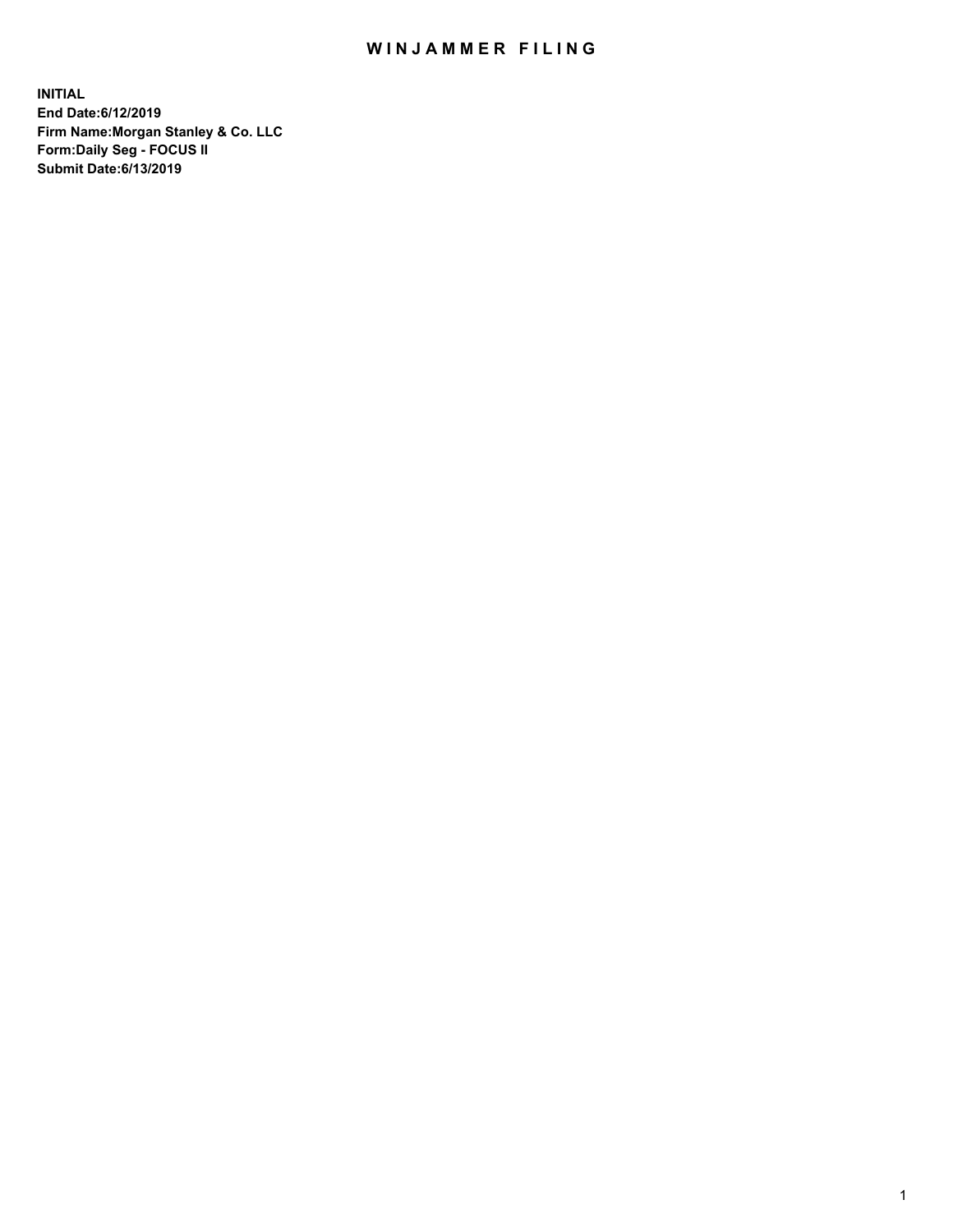**INITIAL End Date:6/12/2019 Firm Name:Morgan Stanley & Co. LLC Form:Daily Seg - FOCUS II Submit Date:6/13/2019 Daily Segregation - Cover Page**

| Name of Company                                                                                                                                                                                                                                                                                                                | Morgan Stanley & Co. LLC                               |
|--------------------------------------------------------------------------------------------------------------------------------------------------------------------------------------------------------------------------------------------------------------------------------------------------------------------------------|--------------------------------------------------------|
| <b>Contact Name</b>                                                                                                                                                                                                                                                                                                            | <b>Ikram Shah</b>                                      |
| <b>Contact Phone Number</b>                                                                                                                                                                                                                                                                                                    | 212-276-0963                                           |
| <b>Contact Email Address</b>                                                                                                                                                                                                                                                                                                   | Ikram.shah@morganstanley.com                           |
| FCM's Customer Segregated Funds Residual Interest Target (choose one):<br>a. Minimum dollar amount: ; or<br>b. Minimum percentage of customer segregated funds required:% ; or<br>c. Dollar amount range between: and; or<br>d. Percentage range of customer segregated funds required between:% and%.                         | 235,000,000<br><u>0</u><br><u>0 0</u><br>0 Q           |
| FCM's Customer Secured Amount Funds Residual Interest Target (choose one):<br>a. Minimum dollar amount: ; or<br>b. Minimum percentage of customer secured funds required:%; or<br>c. Dollar amount range between: and; or<br>d. Percentage range of customer secured funds required between:% and%.                            | 140,000,000<br><u>0</u><br><u>00</u><br>0 <sub>0</sub> |
| FCM's Cleared Swaps Customer Collateral Residual Interest Target (choose one):<br>a. Minimum dollar amount: ; or<br>b. Minimum percentage of cleared swaps customer collateral required:% ; or<br>c. Dollar amount range between: and; or<br>d. Percentage range of cleared swaps customer collateral required between:% and%. | 92,000,000<br><u>0</u><br><u>00</u><br>0 <sub>0</sub>  |

Attach supporting documents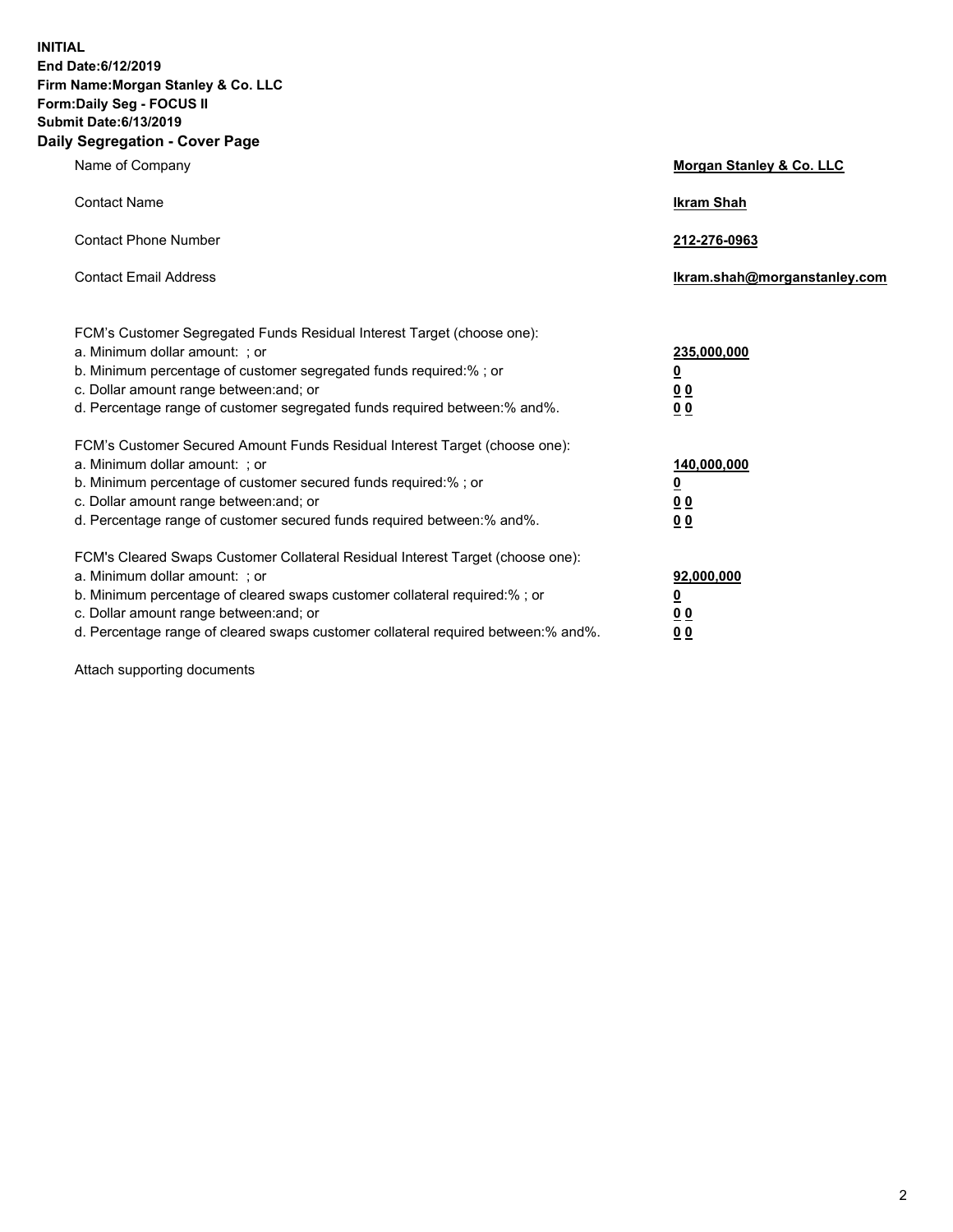## **INITIAL End Date:6/12/2019 Firm Name:Morgan Stanley & Co. LLC Form:Daily Seg - FOCUS II Submit Date:6/13/2019**

**Daily Segregation - Secured Amounts** Foreign Futures and Foreign Options Secured Amounts Amount required to be set aside pursuant to law, rule or regulation of a foreign government or a rule of a self-regulatory organization authorized thereunder 1. Net ledger balance - Foreign Futures and Foreign Option Trading - All Customers A. Cash **2,718,298,560** [7315] B. Securities (at market) **2,605,630,399** [7317] 2. Net unrealized profit (loss) in open futures contracts traded on a foreign board of trade **-23,932,758** [7325] 3. Exchange traded options a. Market value of open option contracts purchased on a foreign board of trade **16,042,187** [7335] b. Market value of open contracts granted (sold) on a foreign board of trade **-11,250,774** [7337] 4. Net equity (deficit) (add lines 1. 2. and 3.) **5,304,787,614** [7345] 5. Account liquidating to a deficit and account with a debit balances - gross amount **213,699,343** [7351] Less: amount offset by customer owned securities **-212,727,441** [7352] **971,902** [7354] 6. Amount required to be set aside as the secured amount - Net Liquidating Equity Method (add lines 4 and 5) 7. Greater of amount required to be set aside pursuant to foreign jurisdiction (above) or line 6. FUNDS DEPOSITED IN SEPARATE REGULATION 30.7 ACCOUNTS 1. Cash in banks A. Banks located in the United States **183,350,791** [7500] B. Other banks qualified under Regulation 30.7 **313,894,112** [7520] **497,244,903** 2. Securities A. In safekeeping with banks located in the United States **824,854,253** [7540] B. In safekeeping with other banks qualified under Regulation 30.7 **0** [7560] **824,854,253** [7570] 3. Equities with registered futures commission merchants A. Cash **4,670,523** [7580] B. Securities **0** [7590] C. Unrealized gain (loss) on open futures contracts **131,454** [7600] D. Value of long option contracts **0** [7610] E. Value of short option contracts **0** [7615] **4,801,977** [7620] 4. Amounts held by clearing organizations of foreign boards of trade A. Cash **0** [7640] B. Securities **0** [7650] C. Amount due to (from) clearing organization - daily variation **0** [7660] D. Value of long option contracts **0** [7670] E. Value of short option contracts **0** [7675] **0** [7680] 5. Amounts held by members of foreign boards of trade A. Cash **2,450,379,901** [7700] B. Securities **1,780,776,146** [7710] C. Unrealized gain (loss) on open futures contracts **-24,064,212** [7720]

- D. Value of long option contracts **16,042,187** [7730]
- 
- 6. Amounts with other depositories designated by a foreign board of trade **0** [7760]
- 7. Segregated funds on hand **0** [7765]
- 8. Total funds in separate section 30.7 accounts **5,538,784,381** [7770]
- 9. Excess (deficiency) Set Aside for Secured Amount (subtract line 7 Secured Statement Page 1 from Line 8)
- 10. Management Target Amount for Excess funds in separate section 30.7 accounts **140,000,000** [7780]
- 11. Excess (deficiency) funds in separate 30.7 accounts over (under) Management Target **93,024,865** [7785]

**0** [7305]

**5,305,759,516** [7355]

## **5,305,759,516** [7360]

[7530]

 E. Value of short option contracts **-11,250,774** [7735] **4,211,883,248** [7740] **233,024,865** [7380]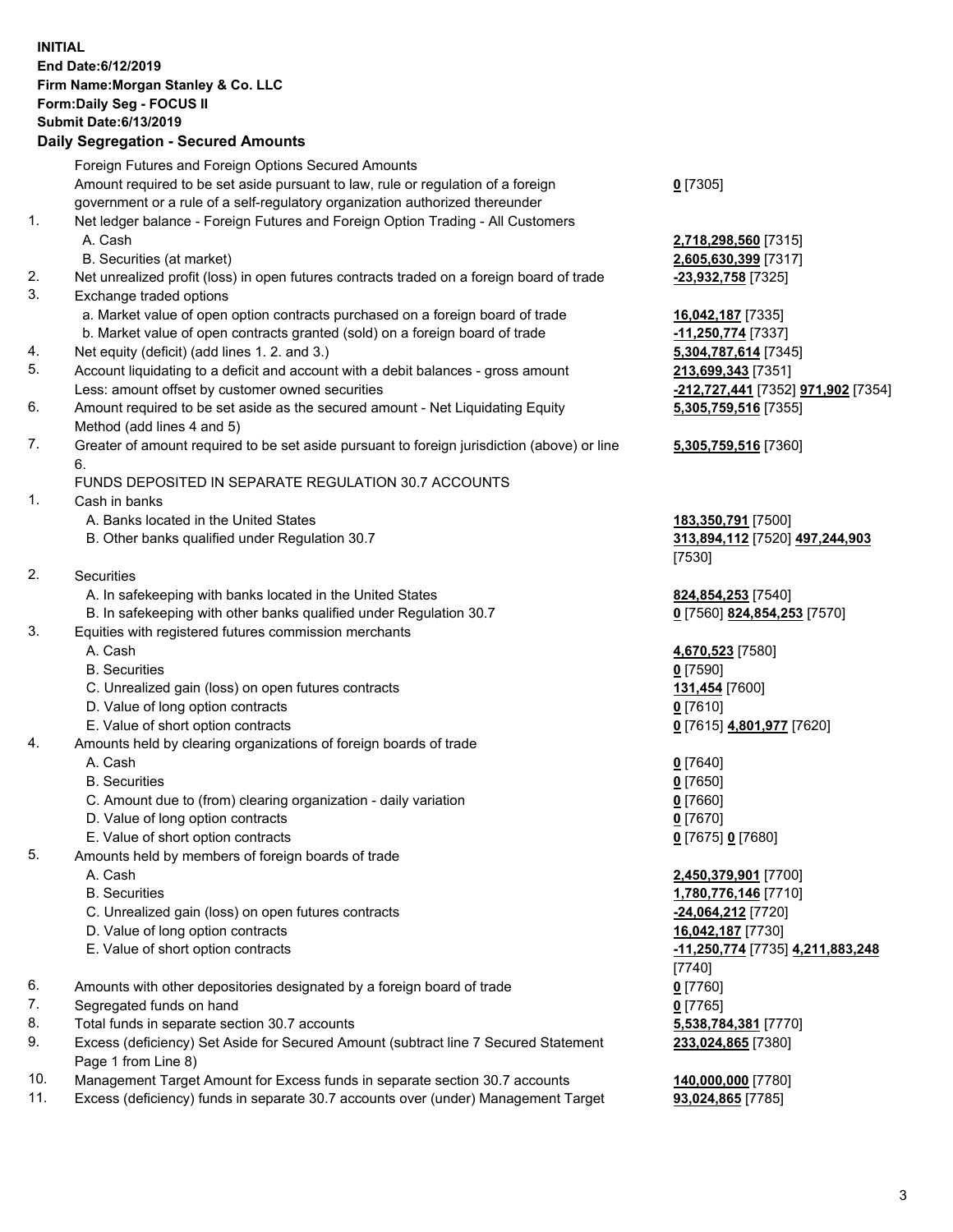|                | <b>INITIAL</b><br>End Date: 6/12/2019<br>Firm Name: Morgan Stanley & Co. LLC<br>Form: Daily Seg - FOCUS II<br><b>Submit Date:6/13/2019</b><br>Daily Segregation - Segregation Statement |                                    |
|----------------|-----------------------------------------------------------------------------------------------------------------------------------------------------------------------------------------|------------------------------------|
|                | SEGREGATION REQUIREMENTS(Section 4d(2) of the CEAct)                                                                                                                                    |                                    |
| 1 <sub>1</sub> | Net ledger balance                                                                                                                                                                      |                                    |
|                | A. Cash                                                                                                                                                                                 | 7,717,019,538 [7010]               |
|                | B. Securities (at market)                                                                                                                                                               | 6,092,950,223 [7020]               |
| 2.             | Net unrealized profit (loss) in open futures contracts traded on a contract market                                                                                                      | 2,033,757,865 [7030]               |
| 3.             | Exchange traded options                                                                                                                                                                 |                                    |
|                | A. Add market value of open option contracts purchased on a contract market                                                                                                             | 506,077,679 [7032]                 |
|                | B. Deduct market value of open option contracts granted (sold) on a contract market                                                                                                     | -363,721,412 [7033]                |
| 4.             | Net equity (deficit) (add lines 1, 2 and 3)                                                                                                                                             | 15,986,083,893 [7040]              |
| 5.             | Accounts liquidating to a deficit and accounts with                                                                                                                                     |                                    |
|                | debit balances - gross amount                                                                                                                                                           | 304,968,045 [7045]                 |
|                | Less: amount offset by customer securities                                                                                                                                              | -304,846,481 [7047] 121,564 [7050] |
| 6.             | Amount required to be segregated (add lines 4 and 5)                                                                                                                                    | 15,986,205,457 [7060]              |
|                | FUNDS IN SEGREGATED ACCOUNTS                                                                                                                                                            |                                    |
| 7.             | Deposited in segregated funds bank accounts                                                                                                                                             |                                    |
|                | A. Cash                                                                                                                                                                                 | 3,998,751,556 [7070]               |
|                | B. Securities representing investments of customers' funds (at market)                                                                                                                  | $0$ [7080]                         |
|                | C. Securities held for particular customers or option customers in lieu of cash (at                                                                                                     | 584,454,731 [7090]                 |
|                | market)                                                                                                                                                                                 |                                    |
| 8.             | Margins on deposit with derivatives clearing organizations of contract markets                                                                                                          |                                    |
|                | A. Cash                                                                                                                                                                                 | 6,156,757,106 [7100]               |
|                | B. Securities representing investments of customers' funds (at market)                                                                                                                  | $0$ [7110]                         |
|                | C. Securities held for particular customers or option customers in lieu of cash (at<br>market)                                                                                          | 5,508,495,492 [7120]               |
| 9.             | Net settlement from (to) derivatives clearing organizations of contract markets                                                                                                         | -127,019,727 [7130]                |
| 10.            | Exchange traded options                                                                                                                                                                 |                                    |
|                | A. Value of open long option contracts                                                                                                                                                  | 506,077,679 [7132]                 |
|                | B. Value of open short option contracts                                                                                                                                                 | -363,721,412 [7133]                |
| 11.            | Net equities with other FCMs                                                                                                                                                            |                                    |
|                | A. Net liquidating equity                                                                                                                                                               | 9,760,568 [7140]                   |
|                | B. Securities representing investments of customers' funds (at market)                                                                                                                  | <u>0</u> [7160]                    |
|                | C. Securities held for particular customers or option customers in lieu of cash (at<br>market)                                                                                          | $0$ [7170]                         |
| 12.            | Segregated funds on hand                                                                                                                                                                | $0$ [7150]                         |
| 13.            | Total amount in segregation (add lines 7 through 12)                                                                                                                                    | 16,273,555,993 [7180]              |
| 14.            | Excess (deficiency) funds in segregation (subtract line 6 from line 13)                                                                                                                 | 287,350,536 [7190]                 |
| 15.            | Management Target Amount for Excess funds in segregation                                                                                                                                | 235,000,000 [7194]                 |
| 16.            | Excess (deficiency) funds in segregation over (under) Management Target Amount                                                                                                          | 52,350,536 [7198]                  |

16. Excess (deficiency) funds in segregation over (under) Management Target Amount Excess